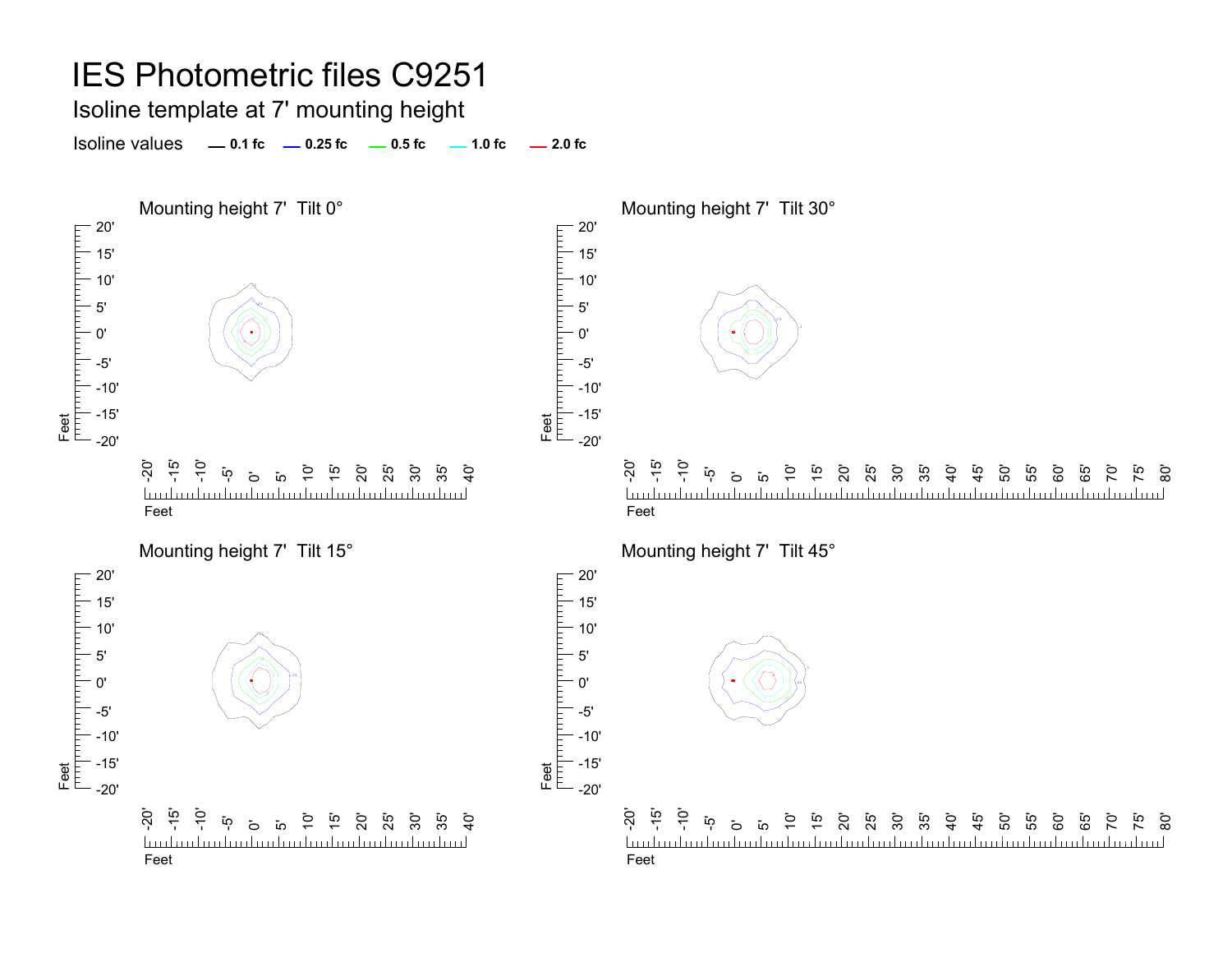#### Isoline template at 9' mounting height

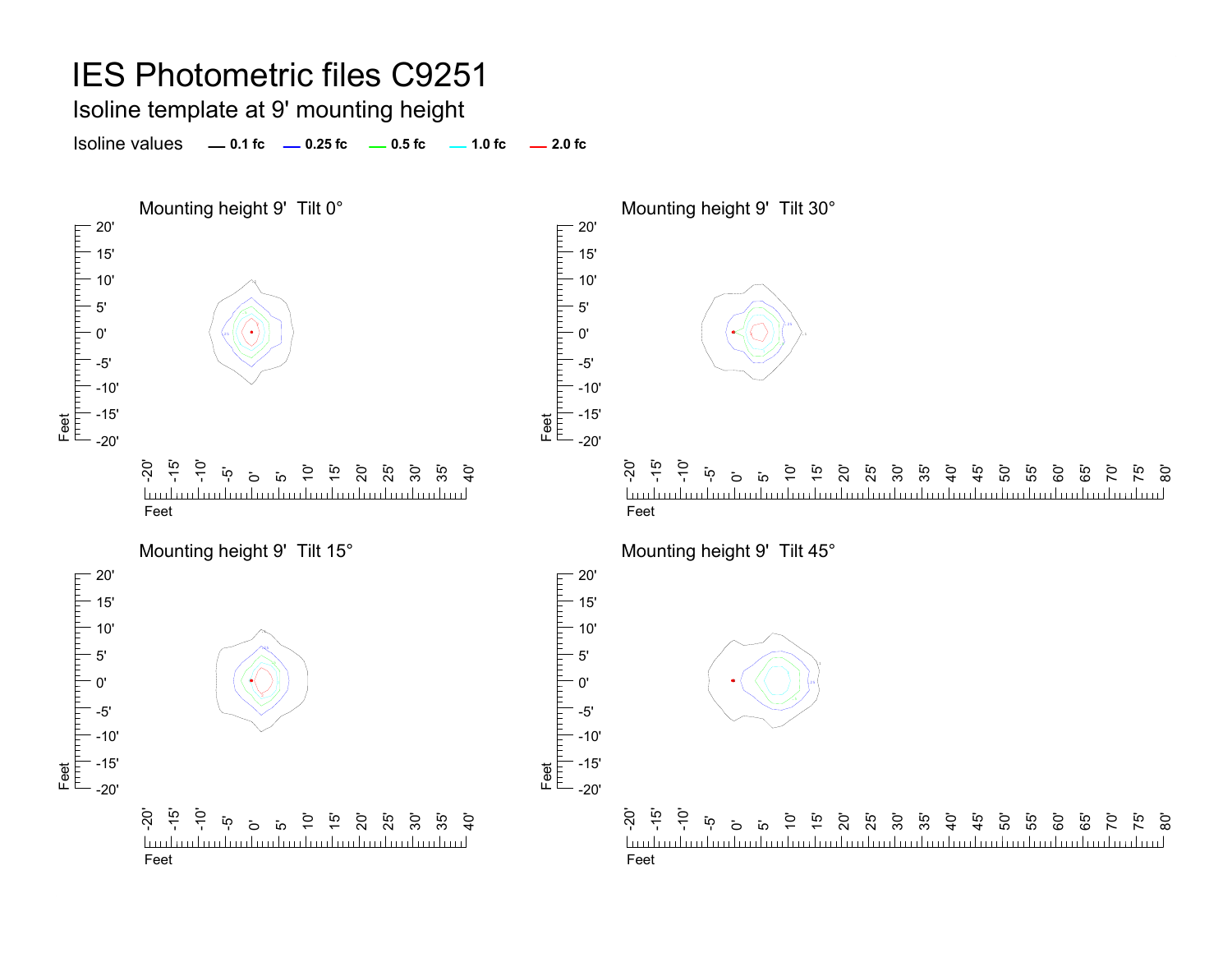Isoline template at 11' mounting height

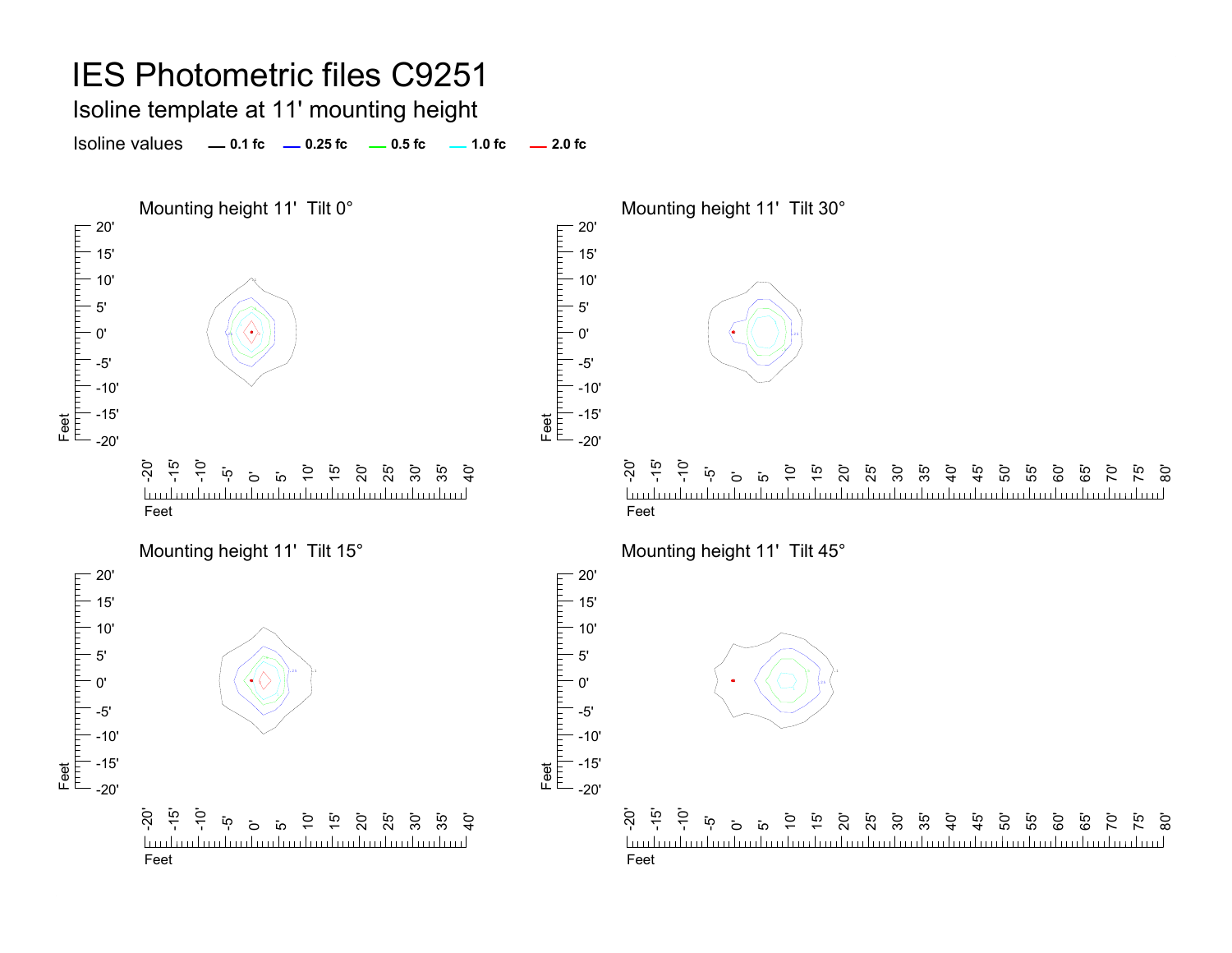Isoline template at 15' mounting height

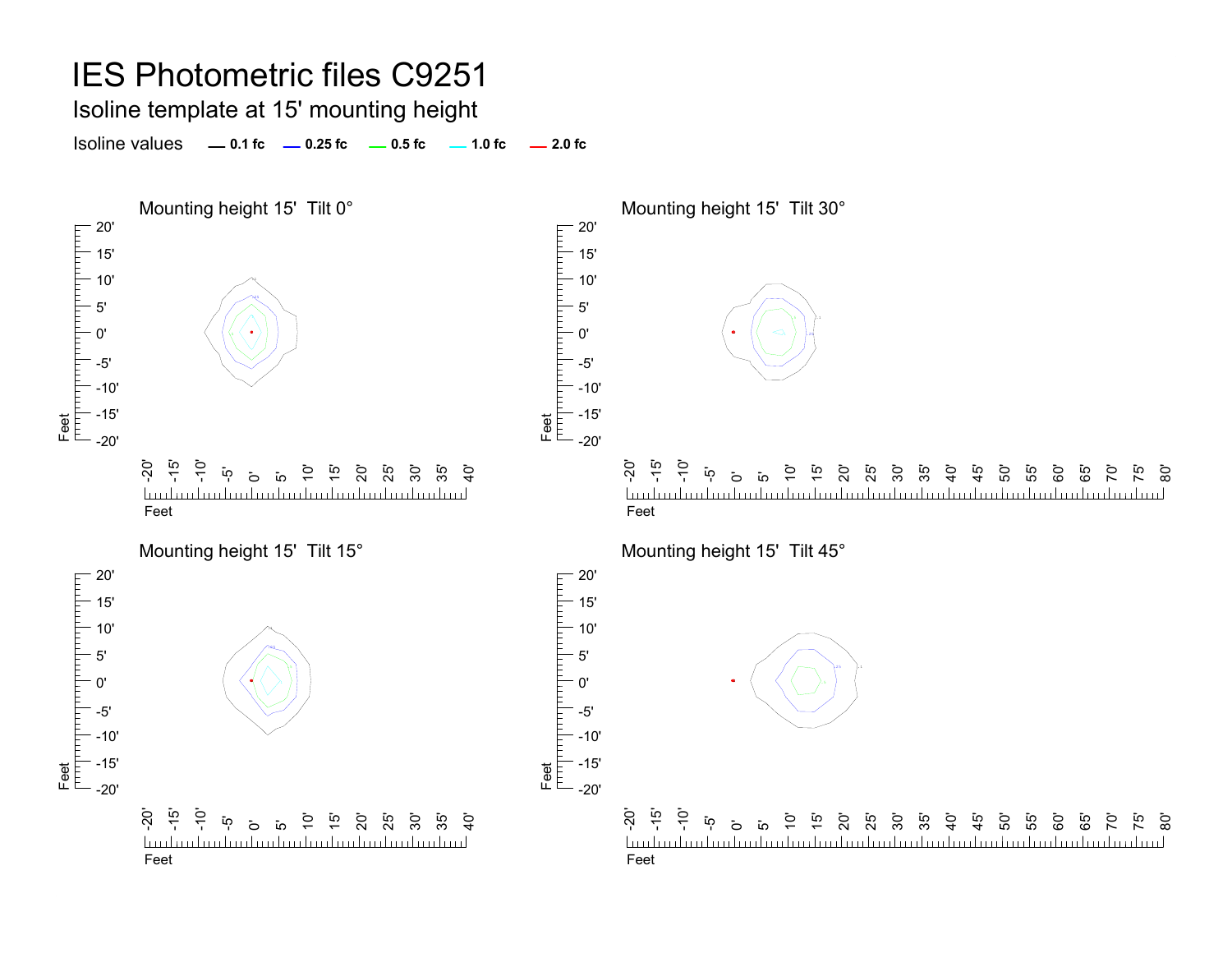Isoline template at 20' mounting height

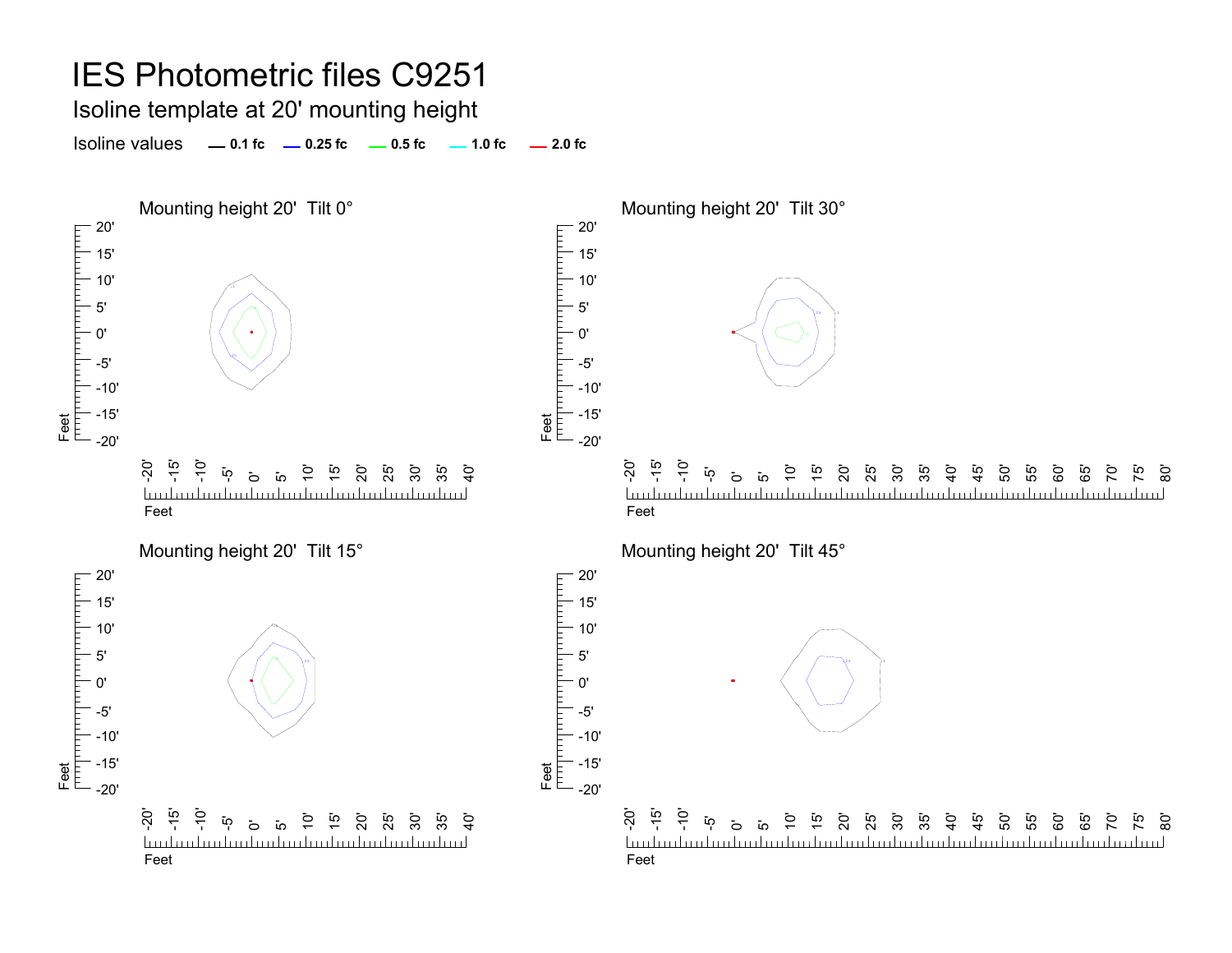Isoline template at 25' mounting height

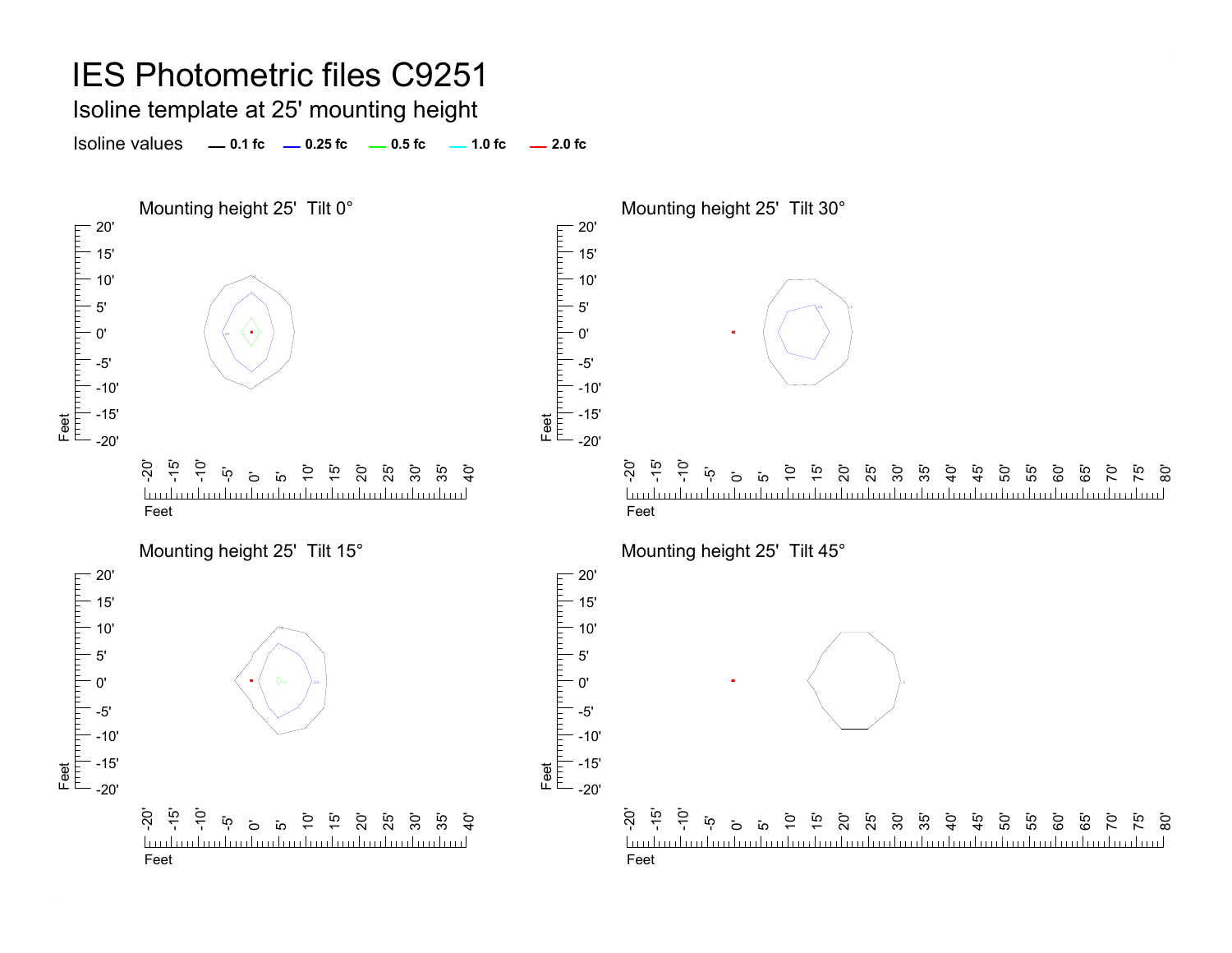Isoline template at 30' mounting height